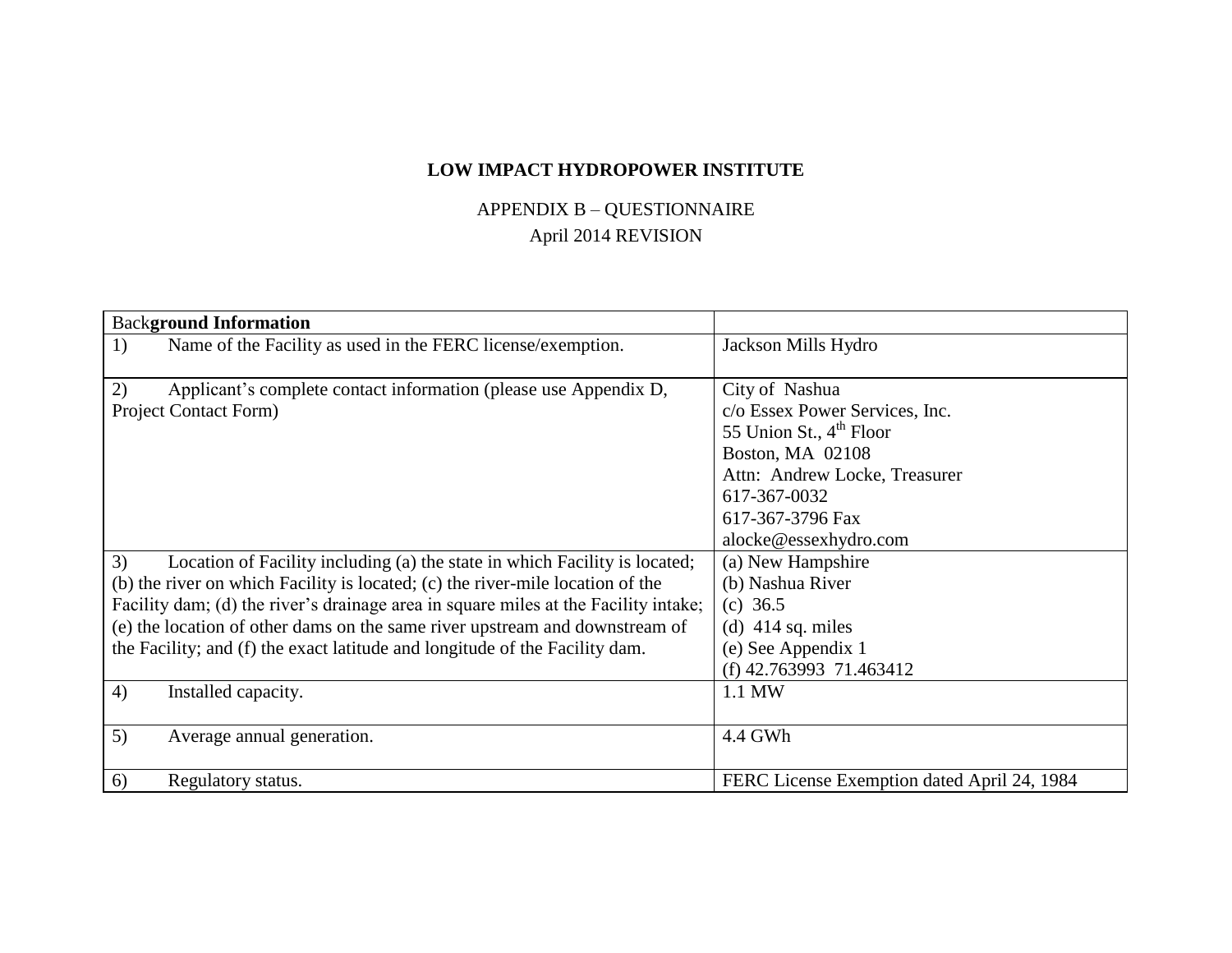|                                                                                                                          | See Appendix 2                                                                          |
|--------------------------------------------------------------------------------------------------------------------------|-----------------------------------------------------------------------------------------|
| 7)<br>Reservoir volume and surface area measured at the normal maximum                                                   | Reservoir Volume: 150 Acre-Feet                                                         |
| operating level.                                                                                                         | Surface Area: 40 Acres                                                                  |
| 8)<br>Area occupied by non-reservoir facilities (e.g., dam, penstocks,                                                   | Less than 1 Acre                                                                        |
| powerhouse).                                                                                                             |                                                                                         |
| 9)<br>Number of acres inundated by the Facility.                                                                         | <b>Approximately 20 Acres</b>                                                           |
| Number of acres contained in a 200-foot zone extending around entire<br>10)                                              | NA: This is an urban project. The majority of the                                       |
| reservoir.                                                                                                               | perimeter of the impoundment is bordered by mill<br>building, shopping malls and homes. |
| 11)<br>Contacts for Resource Agencies and non-governmental organizations                                                 | See Appendix 3                                                                          |
| Description of the Facility, its mode of operation (i.e., peaking/run of<br>12)                                          | See Appendix 4                                                                          |
| river) and photographs, maps and diagrams.                                                                               |                                                                                         |
| <b>Questions for "New" Facilities Only:</b>                                                                              | <b>NA</b>                                                                               |
| If the Facility you are applying for is "new" (i.e., an existing dam that added or                                       |                                                                                         |
| increased power generation capacity after August of 1998) please answer the                                              |                                                                                         |
| following questions to determine eligibility for the program.                                                            |                                                                                         |
| 13) When was the dam associated with the Facility completed?                                                             | <b>NA</b>                                                                               |
| 14) When did the added or increased generation first generate electricity? If                                            | <b>NA</b>                                                                               |
| the added or increased generation is not yet operational, please answer                                                  |                                                                                         |
| question 18 as well.                                                                                                     |                                                                                         |
| 15) Did the added or increased power generation capacity require or include<br>any new dam or other diversion structure? | <b>NA</b>                                                                               |
| 16) Did the added or increased capacity include or require a change in water                                             | <b>NA</b>                                                                               |
| flow through the facility that worsened conditions for fish, wildlife, or water                                          |                                                                                         |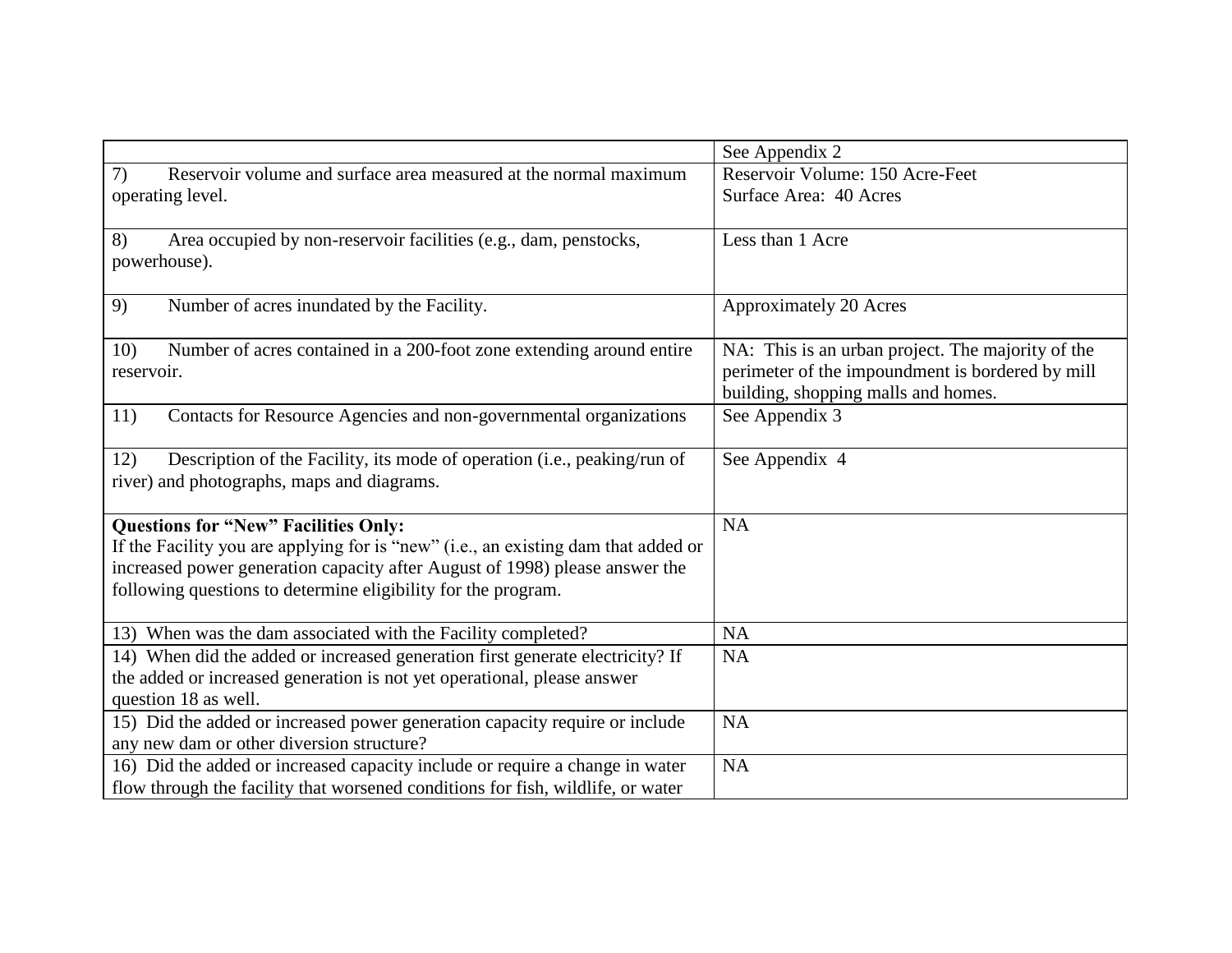| quality (for example, did operations change from run-of-river to peaking)?                                                                                                                                                                                                                                                                                                                                                |                    |             |
|---------------------------------------------------------------------------------------------------------------------------------------------------------------------------------------------------------------------------------------------------------------------------------------------------------------------------------------------------------------------------------------------------------------------------|--------------------|-------------|
| 17 (a) Was the existing dam recommended for removal or decommissioning<br>by resource agencies, or recommended for removal or decommissioning by a<br>broad representation of interested persons and organizations in the local and/or<br>regional community prior to the added or increased capacity?                                                                                                                    | <b>NA</b>          |             |
| (b) If you answered "yes" to question $17(a)$ , the Facility is not eligible for<br>certification, unless you can show that the added or increased capacity resulted<br>in specific measures to improve fish, wildlife, or water quality protection at the<br>existing dam. If such measures were a result, please explain.                                                                                               |                    |             |
| 18 (a) If the added or increased generation is not yet operational, has the<br>increased or added generation received regulatory authorization (e.g., approval<br>by the Federal Energy Regulatory Commission)? If not, the facility is not<br>eligible for consideration; and<br>(b) Are there any pending appeals or litigation regarding that authorization?<br>If so, the facility is not eligible for consideration. | <b>NA</b>          |             |
| A. Flows                                                                                                                                                                                                                                                                                                                                                                                                                  | <b>PASS</b>        | <b>FAIL</b> |
| 1) Is the Facility in Compliance with Resource Agency Recommendations<br>issued after December 31, 1986 regarding flow conditions for fish and wildlife<br>protection, mitigation and enhancement (including in-stream flows, ramping<br>and peaking rate conditions, and seasonal and episodic instream flow<br>variations) for both the reach below the tailrace and all bypassed reaches?                              | N/A                |             |
| 2) If there is no flow condition recommended by any Resource Agency for the<br>Facility, or if the recommendation was issued prior to January 1, 1987, is the<br>Facility in Compliance with a flow release schedule, both below the tailrace                                                                                                                                                                             | YES See Appendix 5 |             |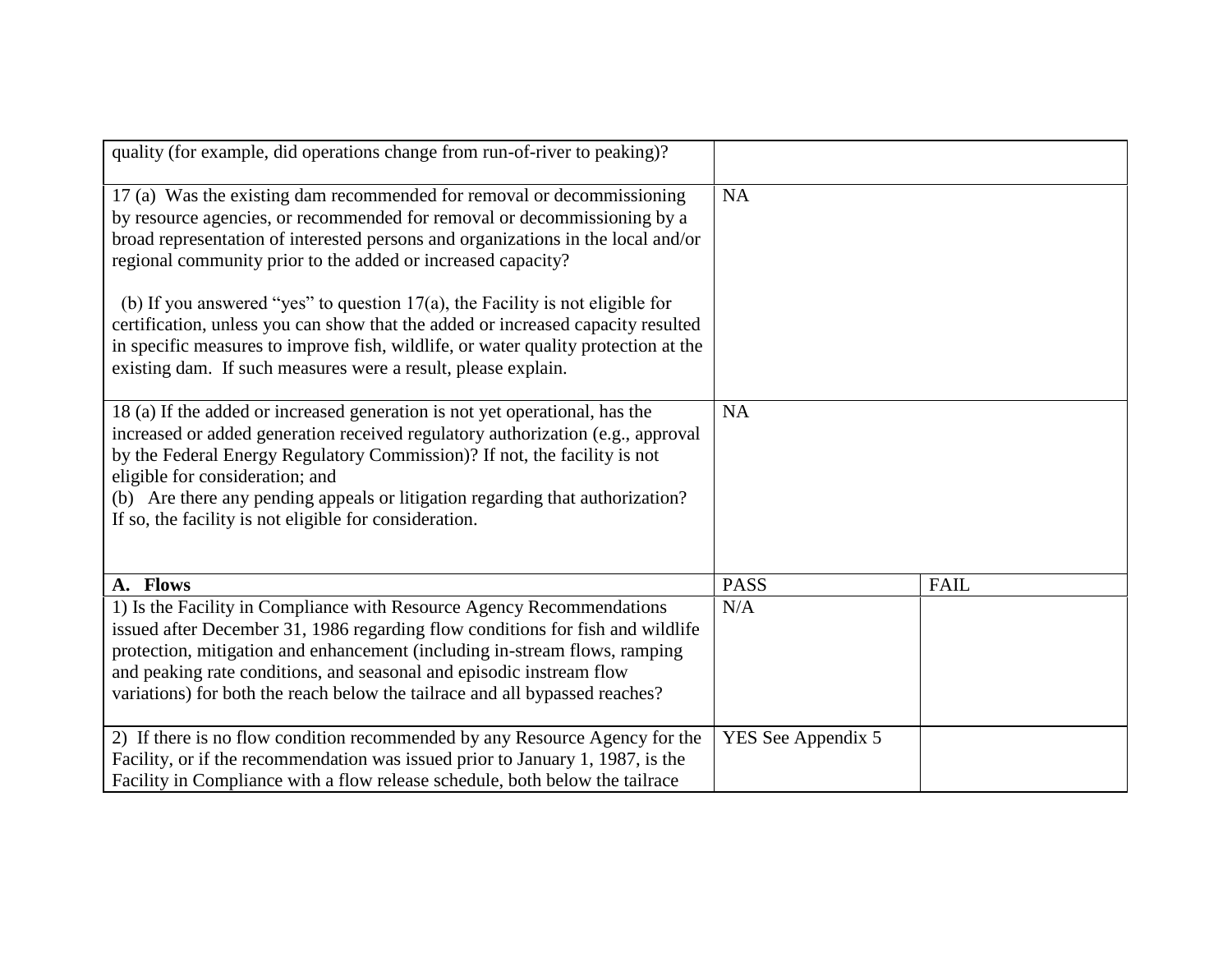| and in all bypassed reaches, that at a minimum meets Aquatic Base Flow<br>standards or "good" habitat flow standards calculated using the Montana-<br>Tennant method?                                                                                                                                                                                                                                                                   |                     |             |
|-----------------------------------------------------------------------------------------------------------------------------------------------------------------------------------------------------------------------------------------------------------------------------------------------------------------------------------------------------------------------------------------------------------------------------------------|---------------------|-------------|
| 3) If the Facility is unable to meet the flow standards in A.2., has the<br>Applicant demonstrated, and obtained a letter from the relevant Resource<br>Agency confirming that demonstration, that the flow conditions at the Facility<br>are appropriately protective of fish, wildlife, and water quality?                                                                                                                            | <b>NA</b>           |             |
|                                                                                                                                                                                                                                                                                                                                                                                                                                         |                     |             |
| <b>B.</b> Water Quality                                                                                                                                                                                                                                                                                                                                                                                                                 | <b>PASS</b>         | <b>FAIL</b> |
| 1) Is the Facility either:<br>In Compliance with all conditions issued pursuant to a Clean Water Act<br>a)<br>Section 401 water quality certification issued for the Facility after December<br>31, 1986? Or<br>In Compliance with the quantitative water quality standards established<br>b)<br>by the state that support designated uses pursuant to the federal Clean Water<br>Act in the Facility area and in the downstream reach? | YES See Appendix 6  |             |
|                                                                                                                                                                                                                                                                                                                                                                                                                                         |                     |             |
| 2) Is the Facility area or the downstream reach currently identified by the<br>state as not meeting water quality standards (including narrative and numeric<br>criteria and designated uses) pursuant to Section 303(d) of the Clean Water<br>Act?                                                                                                                                                                                     | NO See Appendix 6-1 |             |
| If the answer to question B.2 is yes, has there been a determination that<br>3)                                                                                                                                                                                                                                                                                                                                                         |                     |             |
| the Facility does not cause, or contribute to, the violation?                                                                                                                                                                                                                                                                                                                                                                           | N/A                 |             |
|                                                                                                                                                                                                                                                                                                                                                                                                                                         |                     |             |
| <b>C. Fish Passage and Protection</b>                                                                                                                                                                                                                                                                                                                                                                                                   | <b>PASS</b>         | FAIL        |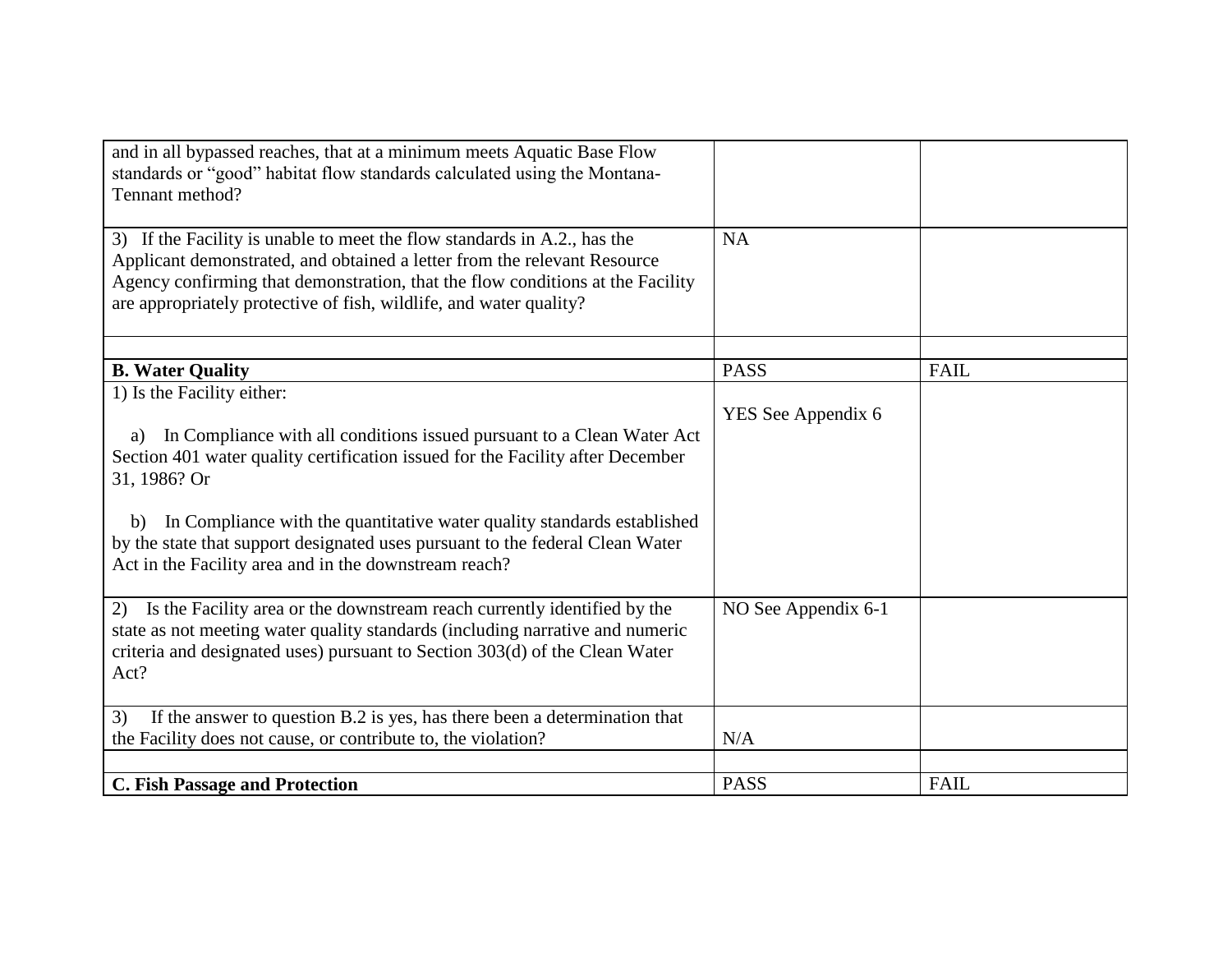| Are anadromous and/or catadromous fish present in the Facility area or<br>1)<br>are they know to have been present historically?                                                                                                                                                                                                                                                                  | <b>YES</b>                                                                                                                |  |
|---------------------------------------------------------------------------------------------------------------------------------------------------------------------------------------------------------------------------------------------------------------------------------------------------------------------------------------------------------------------------------------------------|---------------------------------------------------------------------------------------------------------------------------|--|
| Is the Facility in Compliance with Mandatory Fish Passage Prescriptions<br>(2)<br>for upstream and downstream passage of anadromous and catadromous fish<br>issued by Resource Agencies after December 31, 1986?                                                                                                                                                                                  | <b>YES</b><br>See Appendix 7                                                                                              |  |
| Are there historic records of anadromous and/or catadromous fish<br>3)<br>movement through the Facility area, but anadromous and/or catadromous fish<br>do not presently move through the Facility area (e.g., because passage is<br>blocked at a downstream dam or the fish no longer have a migratory run)?<br>If the fish are extinct or extirpated from the Facility area or downstream<br>a) | Migratory fish pass the<br>facility using upstream<br>and downstream<br>passage, installed in<br>1983, in accordance with |  |
| reach, has the Applicant demonstrated that the extinction or extirpation was not<br>due in whole or part to the Facility?                                                                                                                                                                                                                                                                         | the design criteria of the<br>USF&WS.<br>See Appendix 7-2                                                                 |  |
| b) If a Resource Agency Recommended adoption of upstream and/or<br>downstream fish passage measures at a specific future date, or when a                                                                                                                                                                                                                                                          |                                                                                                                           |  |
| triggering event occurs (such as completion of passage through a downstream<br>obstruction or the completion of a specified process), has the Facility<br>owner/operator made a legally enforceable commitment to provide such                                                                                                                                                                    |                                                                                                                           |  |
| passage?                                                                                                                                                                                                                                                                                                                                                                                          |                                                                                                                           |  |
| 4)<br>If, since December 31, 1986:                                                                                                                                                                                                                                                                                                                                                                | N/A                                                                                                                       |  |
| Resource Agencies have had the opportunity to issue, and considered<br>a)                                                                                                                                                                                                                                                                                                                         |                                                                                                                           |  |
| issuing, a Mandatory Fish Passage Prescription for upstream and/or<br>downstream passage of anadromous or catadromous fish (including delayed<br>installation as described in C.3.a above), and                                                                                                                                                                                                   |                                                                                                                           |  |
| The Resource Agencies declined to issue a Mandatory Fish Passage<br>b)<br>Prescription,                                                                                                                                                                                                                                                                                                           |                                                                                                                           |  |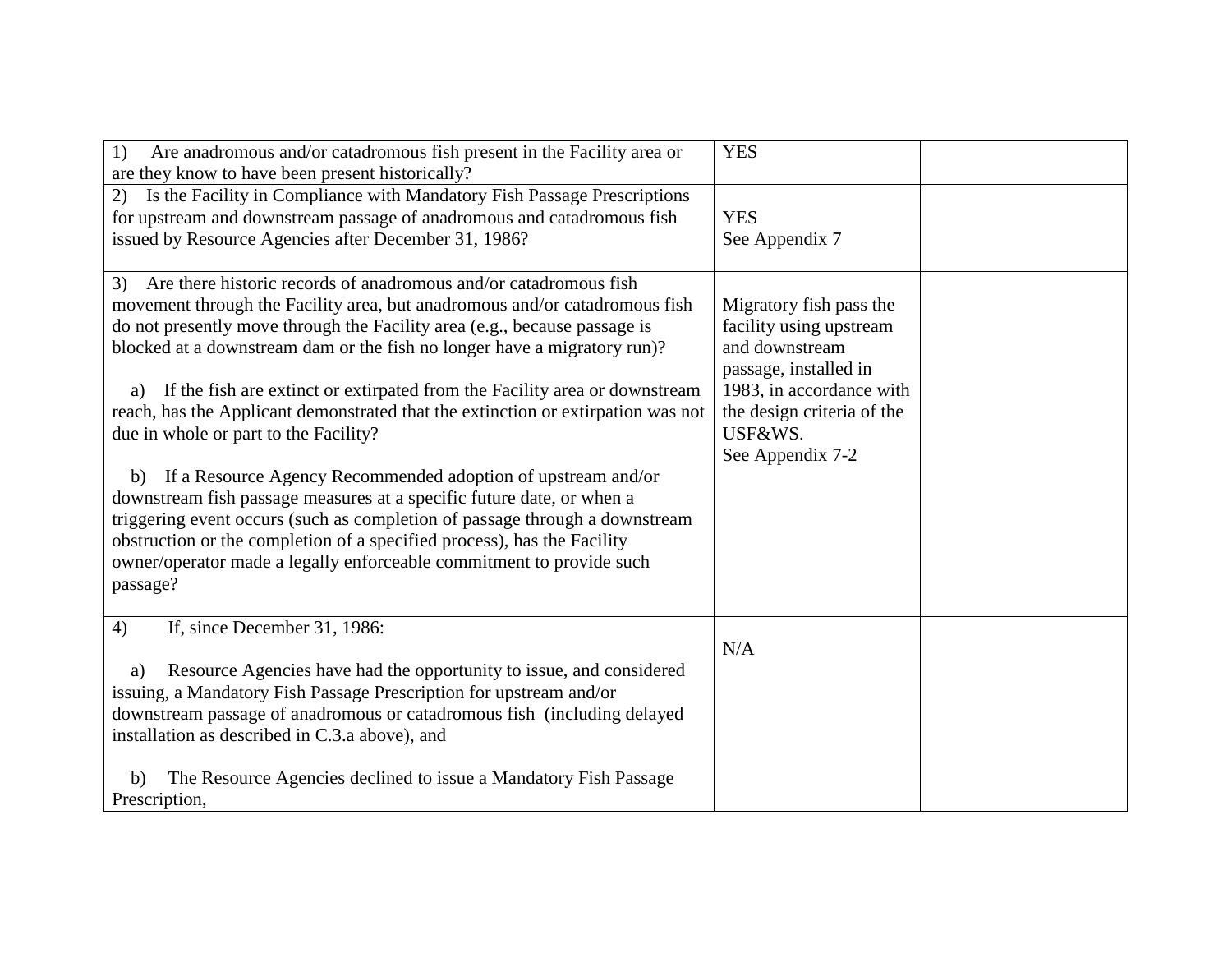| Was a reason for the Resource Agencies' declining to issue a<br>$\mathbf{c}$ )<br>Mandatory Fish Passage Prescription one of the following: (1) the<br>technological infeasibility of passage, (2) the absence of habitat upstream of<br>the Facility due at least in part to inundation by the Facility impoundment, or<br>(3) the anadromous or catadromous fish are no longer present in the Facility<br>area and/or downstream reach due in whole or part to the presence of the<br>Facility?                                                                                                                                                               |                         |  |
|-----------------------------------------------------------------------------------------------------------------------------------------------------------------------------------------------------------------------------------------------------------------------------------------------------------------------------------------------------------------------------------------------------------------------------------------------------------------------------------------------------------------------------------------------------------------------------------------------------------------------------------------------------------------|-------------------------|--|
| 5)<br>If C4 was not applicable:                                                                                                                                                                                                                                                                                                                                                                                                                                                                                                                                                                                                                                 |                         |  |
|                                                                                                                                                                                                                                                                                                                                                                                                                                                                                                                                                                                                                                                                 | Survival rates have not |  |
| Are upstream and downstream fish passage survival rates for<br>a)<br>anadromous and catadromous fish at the dam each documented at greater than                                                                                                                                                                                                                                                                                                                                                                                                                                                                                                                 | been documented.        |  |
| 95% over 80% of the run using a generally accepted monitoring methodology?                                                                                                                                                                                                                                                                                                                                                                                                                                                                                                                                                                                      |                         |  |
| <b>Or</b>                                                                                                                                                                                                                                                                                                                                                                                                                                                                                                                                                                                                                                                       |                         |  |
| If the Facility is unable to meet the fish passage standards in 5.a, has the<br>b)<br>Applicant either i) demonstrated, and obtained a letter from the U.S. Fish and<br>Wildlife Service or National Marine Fisheries Service confirming that<br>demonstration, that the upstream and downstream fish passage measures (if<br>any) at the Facility are appropriately protective of the fishery resource, or ii)<br>committed to the provision of fish passage measures in the future and obtained<br>a letter from the U.S. Fish and Wildlife Service or the National Marine<br>Fisheries Service indicating that passage measures are not currently warranted? |                         |  |
| 6) Is the Facility in Compliance with Mandatory Fish Passage Prescriptions                                                                                                                                                                                                                                                                                                                                                                                                                                                                                                                                                                                      | None prescribed         |  |
| for upstream and/or downstream passage of Riverine fish?                                                                                                                                                                                                                                                                                                                                                                                                                                                                                                                                                                                                        |                         |  |
| 7)<br>Is the Facility in Compliance with Resource Agency Recommendations                                                                                                                                                                                                                                                                                                                                                                                                                                                                                                                                                                                        | None prescribed         |  |
| for Riverine, anadromous and catadromous fish entrainment protection, such as                                                                                                                                                                                                                                                                                                                                                                                                                                                                                                                                                                                   |                         |  |
| tailrace barriers?                                                                                                                                                                                                                                                                                                                                                                                                                                                                                                                                                                                                                                              |                         |  |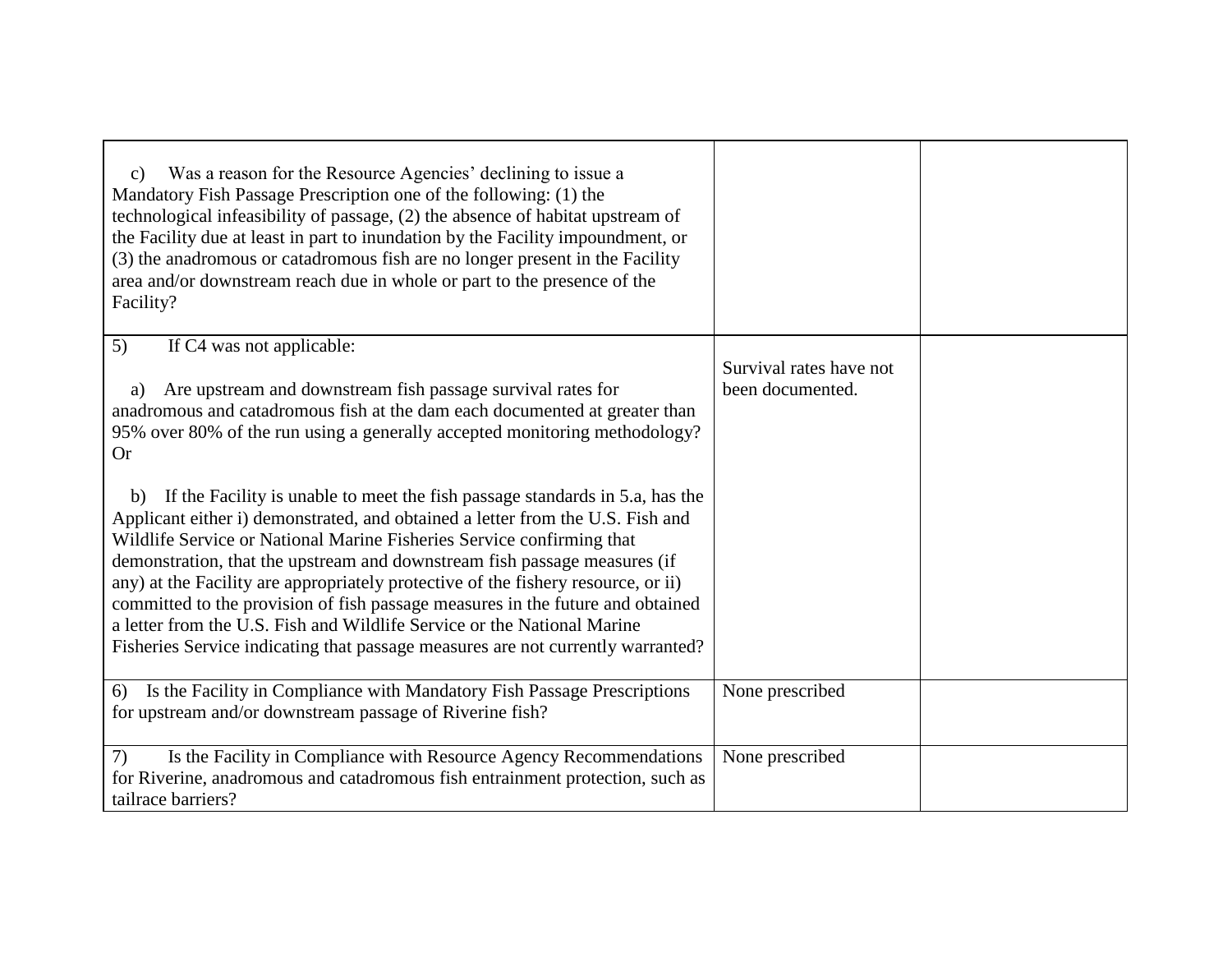| <b>D.</b> Watershed Protection                                                                                                                    | <b>PASS</b>    | <b>FAIL</b> |
|---------------------------------------------------------------------------------------------------------------------------------------------------|----------------|-------------|
| Is there a buffer zone dedicated for conservation purposes (to protect fish<br>1)                                                                 | N <sub>0</sub> |             |
| and wildlife habitat, water quality, aesthetics and/or low-impact recreation)                                                                     | See Appendix 8 |             |
| extending 200 feet from the average annual high water line for at least 50% of                                                                    |                |             |
| the shoreline, including all of the undeveloped shoreline?                                                                                        |                |             |
| Has the Facility owner/operator established an approved watershed<br>2)                                                                           | <b>NA</b>      |             |
| enhancement fund that: 1) could achieve within the project's watershed the                                                                        |                |             |
| ecological and recreational equivalent of land protection in D.1, and 2) has the                                                                  |                |             |
| agreement of appropriate stakeholders and state and federal resource agencies?                                                                    |                |             |
|                                                                                                                                                   |                |             |
| Has the Facility owner/operator established through a settlement<br>3)                                                                            | <b>NA</b>      |             |
| agreement with appropriate stakeholders, with state and federal resource                                                                          |                |             |
| agencies agreement, an appropriate shoreland buffer or equivalent watershed                                                                       |                |             |
| land protection plan for conservation purposes (to protect fish and wildlife<br>habitat, water quality, aesthetics and/or low impact recreation)? |                |             |
|                                                                                                                                                   |                |             |
| Is the facility in compliance with both state and federal resource agencies<br>4)                                                                 | <b>NA</b>      |             |
| recommendations in a license approved shoreland management plan regarding                                                                         |                |             |
| protection, mitigation or enhancement of shorelands surrounding the project?                                                                      |                |             |
|                                                                                                                                                   |                |             |
| E. Threatened and Endangered Species Protection                                                                                                   | <b>PASS</b>    | <b>FAIL</b> |
| Are threatened or endangered species listed under state or federal<br>1)                                                                          |                |             |
| Endangered Species Acts present in the Facility area and/or downstream<br>reach?                                                                  | NO             |             |
|                                                                                                                                                   | See Appendix 9 |             |
| If a recovery plan has been adopted for the threatened or endangered<br>(2)                                                                       |                |             |
| species pursuant to Section 4(f) of the Endangered Species Act or similar state                                                                   | <b>NA</b>      |             |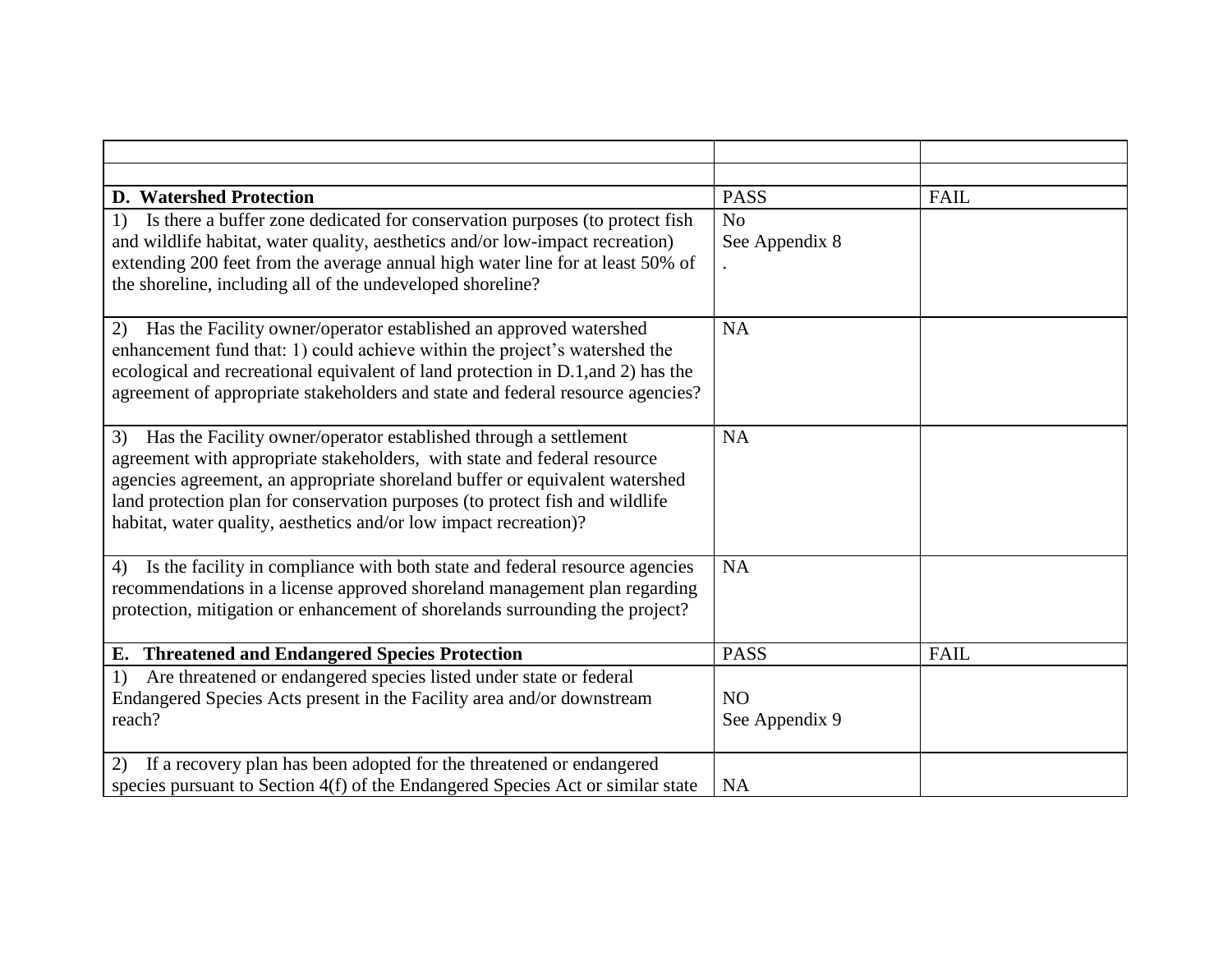| provision, is the Facility in Compliance with all recommendations in the plan<br>relevant to the Facility?                                                                                                                                                                                                                                                                                                                                                                                                                                                                                                |           |  |
|-----------------------------------------------------------------------------------------------------------------------------------------------------------------------------------------------------------------------------------------------------------------------------------------------------------------------------------------------------------------------------------------------------------------------------------------------------------------------------------------------------------------------------------------------------------------------------------------------------------|-----------|--|
| If the Facility has received authorization to incidentally Take a listed<br>3)<br>species through: (i) Having a relevant agency complete consultation pursuant<br>to ESA Section 7 resulting in a biological opinion, a habitat recovery plan,<br>and/or (if needed) an incidental Take statement; (ii) Obtaining an incidental<br>Take permit pursuant to ESA Section 10; or (iii) For species listed by a state<br>and not by the federal government, obtaining authorization pursuant to similar<br>state procedures; is the Facility in Compliance with conditions pursuant to that<br>authorization? | <b>NA</b> |  |
| If a biological opinion applicable to the Facility for the threatened or<br>4)<br>endangered species has been issued, can the Applicant demonstrate that:                                                                                                                                                                                                                                                                                                                                                                                                                                                 | <b>NA</b> |  |
| The biological opinion was accompanied by a FERC license or<br>a)<br>exemption or a habitat conservation plan? Or                                                                                                                                                                                                                                                                                                                                                                                                                                                                                         |           |  |
| The biological opinion was issued pursuant to or consistent with a<br>b)<br>recovery plan for the endangered or threatened species? Or                                                                                                                                                                                                                                                                                                                                                                                                                                                                    |           |  |
| There is no recovery plan for the threatened or endangered species<br>$\mathbf{c}$ )<br>under active development by the relevant Resource Agency? Or                                                                                                                                                                                                                                                                                                                                                                                                                                                      |           |  |
| The recovery plan under active development will have no material<br>$\rm d$<br>effect on the Facility's operations?                                                                                                                                                                                                                                                                                                                                                                                                                                                                                       |           |  |
| 5) If E.2 and E.3 are not applicable, has the Applicant demonstrated that the<br>Facility and Facility operations do not negatively affect listed species?                                                                                                                                                                                                                                                                                                                                                                                                                                                | <b>NA</b> |  |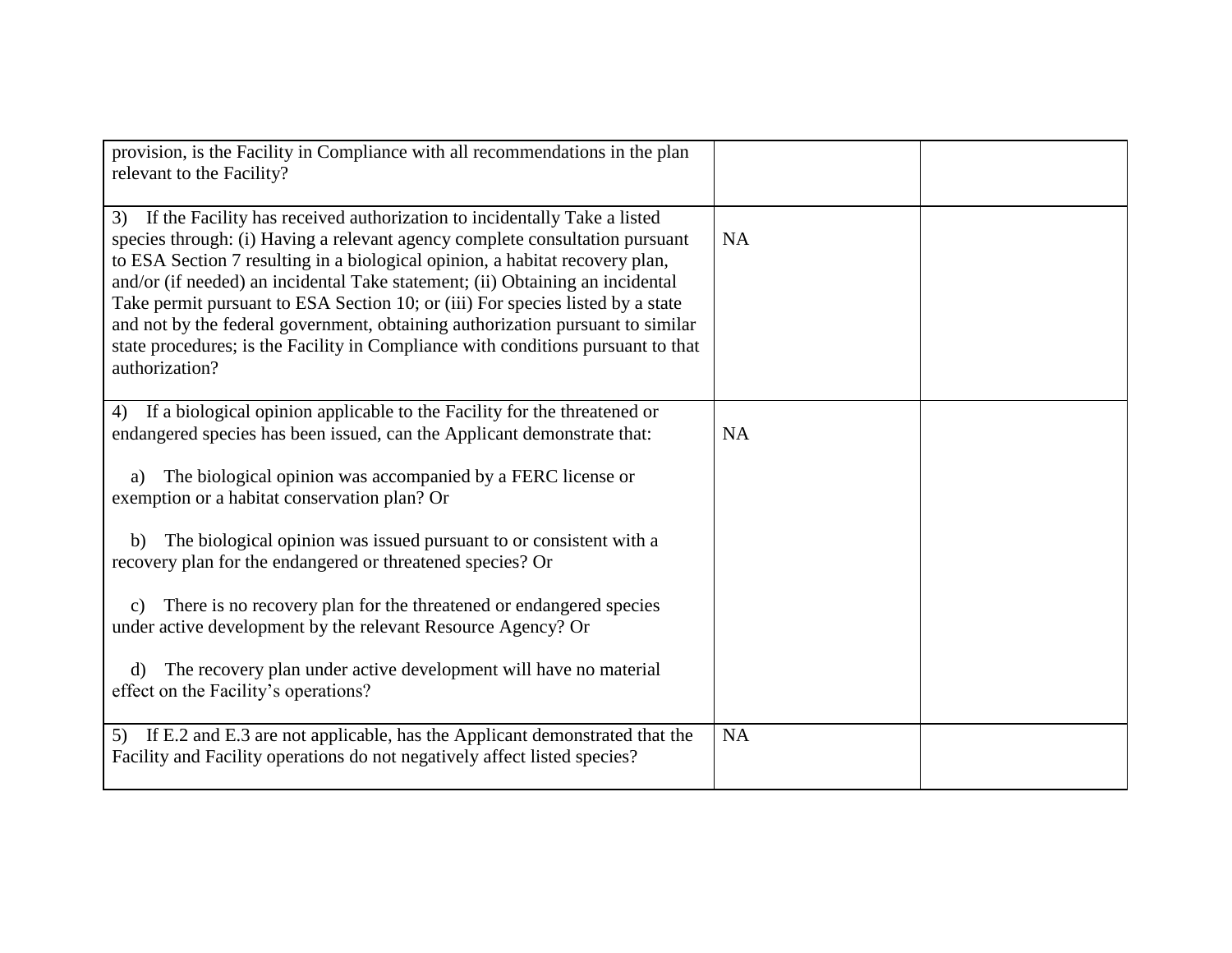| <b>F. Cultural Resource Protection</b>                                                                                                                                                                                                                                                                                                                                                                                                                   | <b>PASS</b>                                                                                                                                                                                                                                                                     | <b>FAIL</b> |
|----------------------------------------------------------------------------------------------------------------------------------------------------------------------------------------------------------------------------------------------------------------------------------------------------------------------------------------------------------------------------------------------------------------------------------------------------------|---------------------------------------------------------------------------------------------------------------------------------------------------------------------------------------------------------------------------------------------------------------------------------|-------------|
| If FERC-regulated, is the Facility in Compliance with all requirements<br>1)<br>regarding Cultural Resource protection, mitigation or enhancement included in<br>the FERC license or exemption?                                                                                                                                                                                                                                                          | <b>YES</b><br>See Appendix 10                                                                                                                                                                                                                                                   |             |
| 2)<br>If not FERC-regulated, does the Facility owner/operator have in place<br>(and is in Compliance with) a plan for the protection, mitigation or<br>enhancement of impacts to Cultural Resources approved by the relevant state<br>or federal agency or Native American Tribe, or a letter from a senior officer of<br>the relevant agency or Tribe that no plan is needed because Cultural Resources<br>are not negatively affected by the Facility? | <b>NA</b>                                                                                                                                                                                                                                                                       |             |
| <b>G.</b> Recreation                                                                                                                                                                                                                                                                                                                                                                                                                                     | <b>PASS</b>                                                                                                                                                                                                                                                                     | <b>FAIL</b> |
| If FERC-regulated, is the Facility in Compliance with the recreational<br>1)<br>access, accommodation (including recreational flow releases) and facilities<br>conditions in its FERC license or exemption?                                                                                                                                                                                                                                              | N/A<br>See Appendix 11                                                                                                                                                                                                                                                          |             |
| If not FERC-regulated, does the Facility provide recreational access,<br>2)<br>accommodation (including recreational flow releases) and facilities, as<br>Recommended by Resource Agencies or other agencies responsible for<br>recreation?                                                                                                                                                                                                              | $\overline{N/A}$ – this is an urban<br>project. The majority of<br>the perimeter of the<br>impoundment is<br>bordered by mill<br>buildings, shopping<br>malls and houses. The<br>reach of river<br>immediately downstream<br>of the facility is bounded<br>by high steep banks, |             |